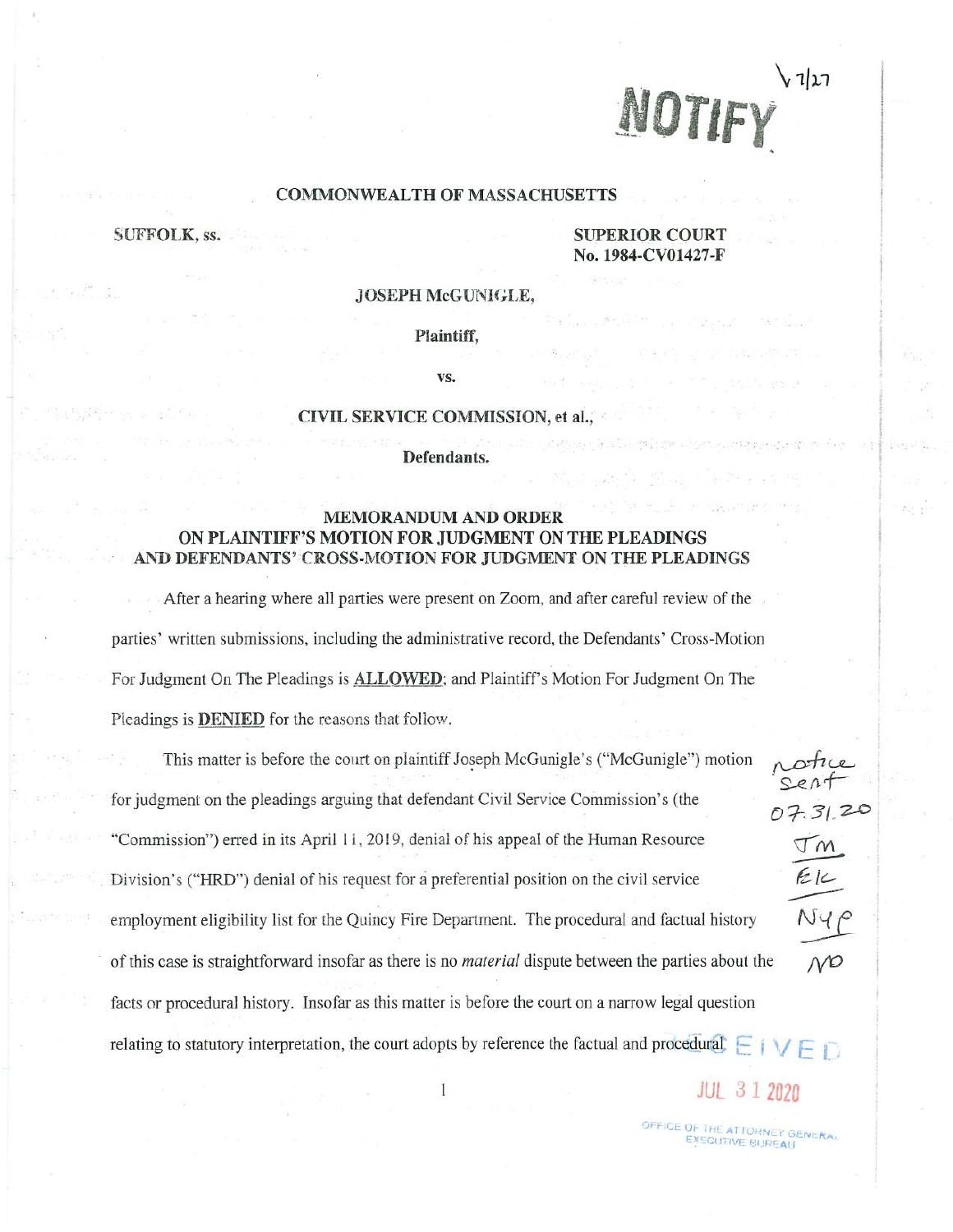background contained in the parties' submissions, and sets forth herein only those facts material to deciding the instant motion.

This court's review of the Commission's decision is strictly limited by statute and legal precedent. Pursuant to G. L. c. 30A,  $\S$  14, the court must affirm the Commission's decision unless it was unsupported by substantial evidence, arbitrary or capricious, an abuse of discretion, or otherwise not in accordance with the law. *Registrar ofMotor Vehicles* v. *Bd. ofAppeal on Motor Vehicle Liability Policies and Bonds,* 382 Mass. 580, 591 (1981). The court must give substantial deference to the Commission's interpretation of those statutes with which it is charged with enforcing. "Deference is particularly appropriate when the statute in question explicitly grants broad-rule making authority to the agency, contains an ambiguity or gap, or broadly sets out a legislative policy that must be interpreted by the agency." *Souza* v. *Registrar ofMotor Vehicles*, 462 Mass. 227, 229 (2012) (citations omitted). In addition, "[t]he court shall give due weight to the experience, technical competence and specialized knowledge ofthe agency, as well as to the discretionary authority conferred upon it." G. L. c. 30A, § 14 (7).

As the party appealing the Commission's decision, the burden falls to McGunigle to demonstrate the decision's invalidity. *Marisme* v. *Bd. ofAppeals on Motor Vehicle Liability Policies and Bonds,* 27 Mass. App, Ct. 470, 474 (1989). The Court exercises *de novo* review of legal questions and will not affirm agency decisions or interpretations of statutory language that are "inconsistent with governing law." *Town of Plymouth v. Civil Serv. Comm'n.*, 426 Mass. 1, 5 (1997), citing cases.

Here, the parties agree that McGunigle's father, an officer of the Boston Police

2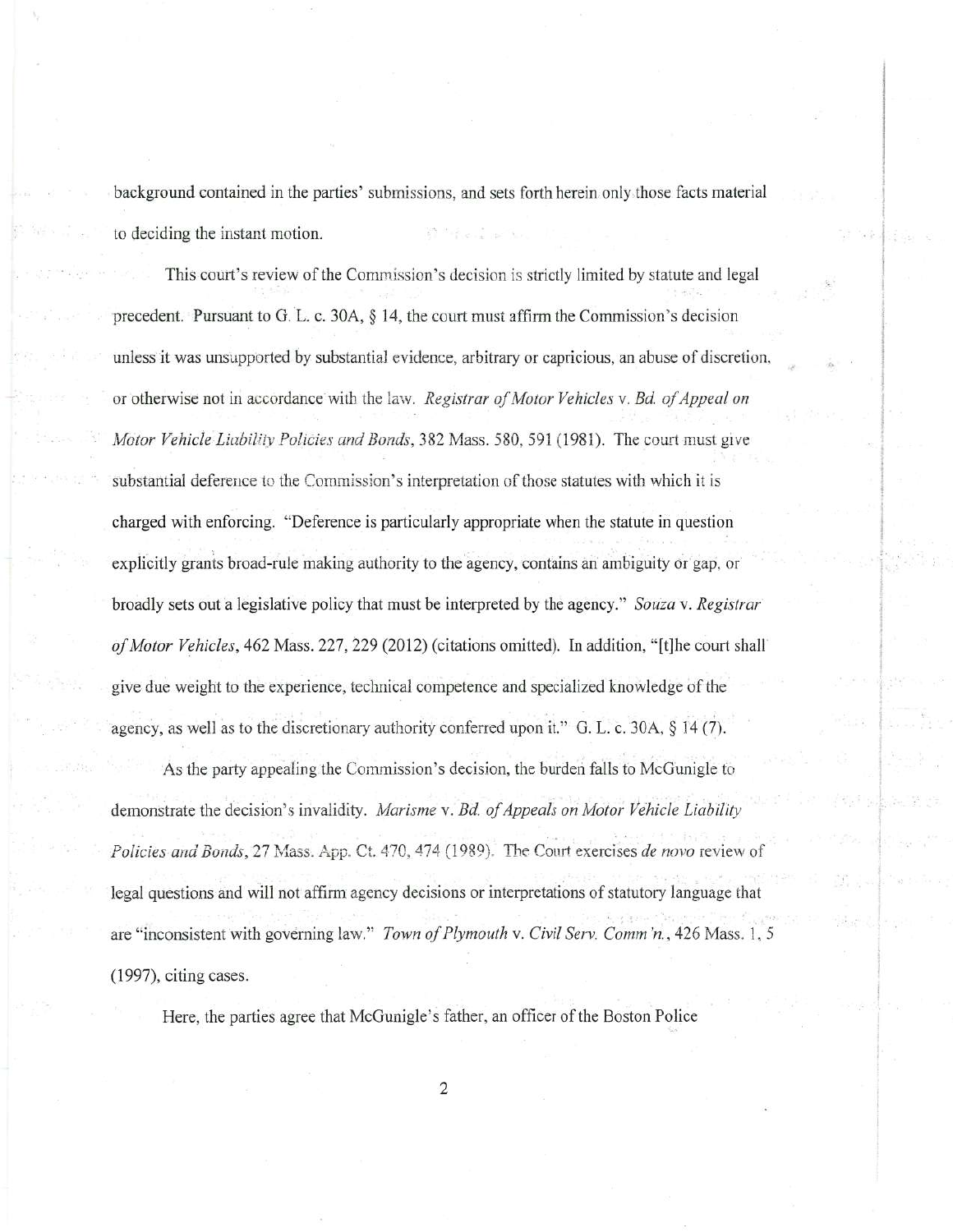Department, was injured in the line of duty. As a consequence of the injury, McGunigle's father was unable to work as a police officer, and retired with a pension of seventy-two per cent (72 $\%$ ) of his annual salary. McGunigle decided to follow in his father's public service footsteps, and therefore sought to take advantage of G.L.c. 31,  $\S 26 - a$  statute providing to sons and daughters of killed or permanently disabled law enforcement parents a hiring preference on the civil service lists. In order to qualify for this preference, the statute required McGunigle to verify that his father's retirement was: [1] at a yearly amount of pension equal to. [100%] of the regular rate of compensation which he would have been paid had he continued in said service at the grade held at the time of retirement ... [2] pursuant to a special act of the legislature in which said ... police officer is determined to be permanently or totally disabled; [and 3, as a result of] an assault on his person sustained injuries which resulted in his being permanently and totally disabled.

It is apparent from the factual record here that McGunigle could not qualify for the civil service preference under the statute because - although his father was disabled - he did not retire with 100 % of salary, nor did he have a Special Act indicating that he was permanently and totally disabled, although his injuries were sustained as a result of an assault on his person while he was on duty. The court's reasonable inference from the Administrative Record is that because McGunigle did not qualify under G.L.c. 31, § 26, he sought a Special Act *himselfto* assist in his quest to become a police officer in the city of Quincy. He was successful insofar as the Legislature passed, and the Governor signed on August 1, 1997, a Special Act ofthe Legislature (the "Special Act") entitling McGunigle as follows:

> Notwithstanding the provision of any general or special law or rule of regulation to the contrary for the purpose of placement on the eligible list

> > 3